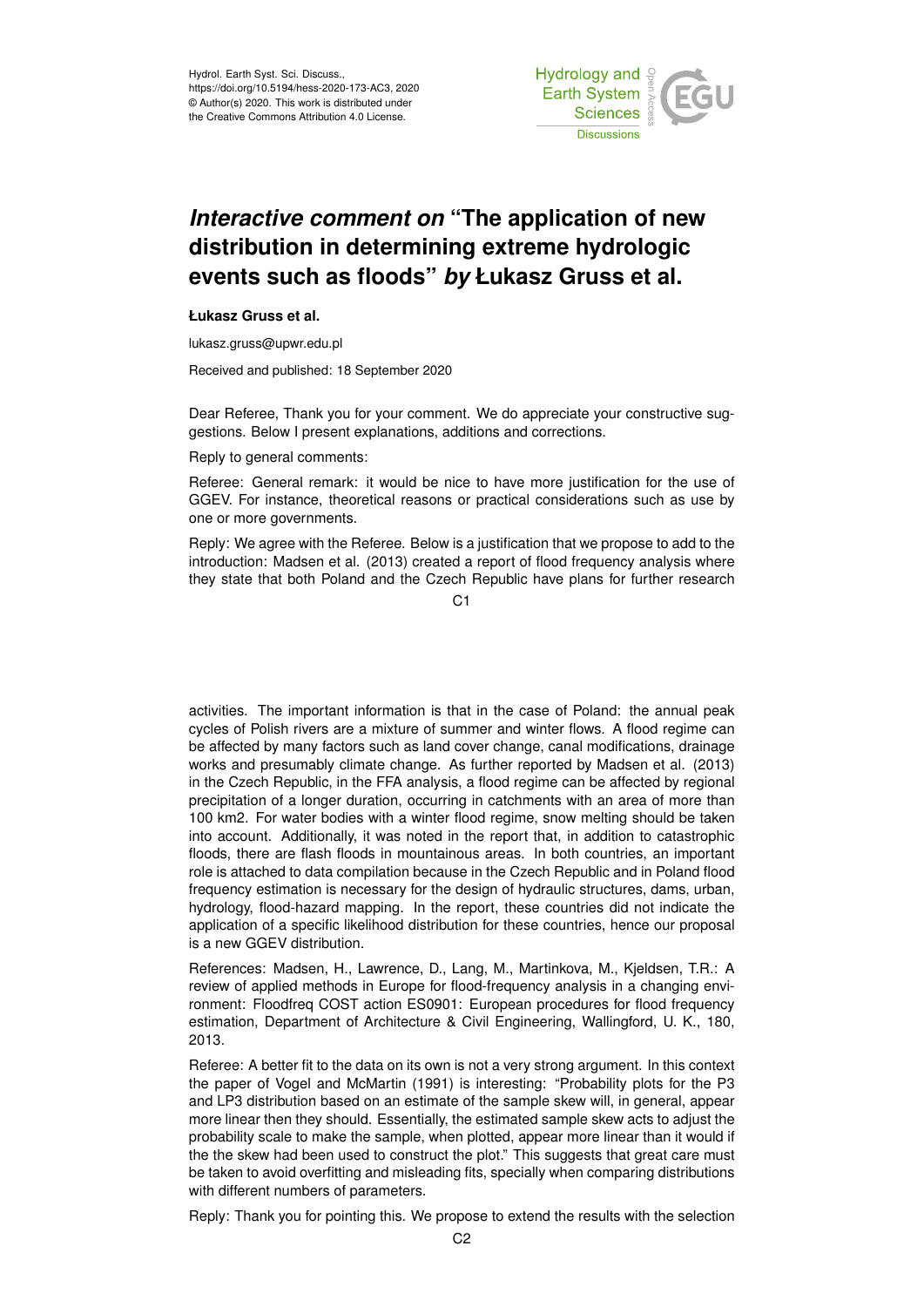of the best-fitted distribution using information criteria - Akaike Information Criterion (AIC) and Bayesian Information Criterion (BIC).

Referee: Line 211. Alexandersson (1986) originally intended his test to be used on series of ratios or differences with respect to a series of, possibly weighted, means of the measurements of a group of surrounding stations. Could you elaborate on how it was applied here? Given that Alexandersson (1986) assumed the ratios to be normally distributed, can you indicate why it should be suitable for series of extremes?

Reply: Thank you for paying attention to this. After reviewing the documentation for the test, we find that we were unable to apply this test to determine the change point detection, and we want to withdraw from it. We propose a change to line 221: "Long time series of the six profiles were checked for trend and randomness". We propose to delete the entire paragraph on SNHT on the line 239-243 and the results and discussion on the line 329-334.

Referee: Line 224. To the best of my knowledge, the POT method is closely linked to extreme value theory, and the corresponding distribution to be used in fitting the data is the Generalized Pareto distribution. Please justify its use with other distributions.

Reply: Thank you very much for this suggestion. We wanted to supplement our answer and propose to add the justification at the end of the sentence on line 75 (is below): As reported by Bezak et al. (2014) in the POT method the Exponential and generalized Pareto distributions can be used. Instead of these distributions, one can also use the LN distribution (Adamson and Zucchini, 1984, Rosbjerg, 1987), and the Weibull (Bačová-Mitková and Onderka 2010, Dimitrov 2016,) distribution functions. Also, Wong and Li (2010) use the Weibull and gamma distributions in the POT method. Likewise, Xu et al. (2019) applied 3W and GEV in POT method. The 3W distribution provides a very good estimation of short-term extreme value. They applied two assumptions: the selected peaks are Poisson distributed, and the exceedances should be approximately independent. In their study, the dispersion index is applied to select clusters and check

C3

the Poisson character. In turn, Dimitrov (2016) used 3W in the POT method. He points out that in the POT method, all independent response peaks, which exceed a certain high threshold level, are included in the analysis. Addition, make sure that each peak corresponds to an independent event.

References: Dimitrov N.: Comparative analysis of methods for modelling the shortterm probability distribution of extreme wind turbine loads, Wind Energy, 19, 717–737 10.1002/we.1861 , 2016.

Xu S., Ji C.Y., Guedes Soares C.: Estimation of short-term extreme responses of a semi-submersible moored by two hybrid mooring systems, Ocean Eng, p. 190106388, https://doi.org/10.1016/j.oceaneng.2019.106388, 2019.

Wong T.S.T., Li W.K.: A threshold approach for peaks-over-threshold modeling using maximum product of spacings. Stat Sini 20(3),1257–1272, www.jstor.org/stable/24309490, 2010.

Adamson, P.T. and Zucchini, W.: On the application of a censored log-normal distribution to partial duration series of storms. Water SA, 10 (3), 136–146, 1984.

Rosbjerg, D.: On the annual maximum distribution in dependent partial duration series. Stochastic Hydrology and Hydraulics, 1 (1), 3–16. doi:10.1007/BF01543906, 1987,

Referee: Line 303. Please specify the details of the Chi-square test such as class boundaries and degrees of freedom after correction for number of fitted parameters.

Reply: We propose to supplement the text with the following entry at the end of line 305: The smaller the  $\chi$ 2, the better the expected fit of the model to the sample being tested (Haktanir, 1991). In calculating the statistics, the R package 'stats' was used - 'chisq.test' function. with continuity correction performed.

References: R Core Team and contributors worldwide: The R Stats Package, 'stats', https://stat.ethz.ch/R-manual/R-devel/library/stats/html/00Index.html, 2020.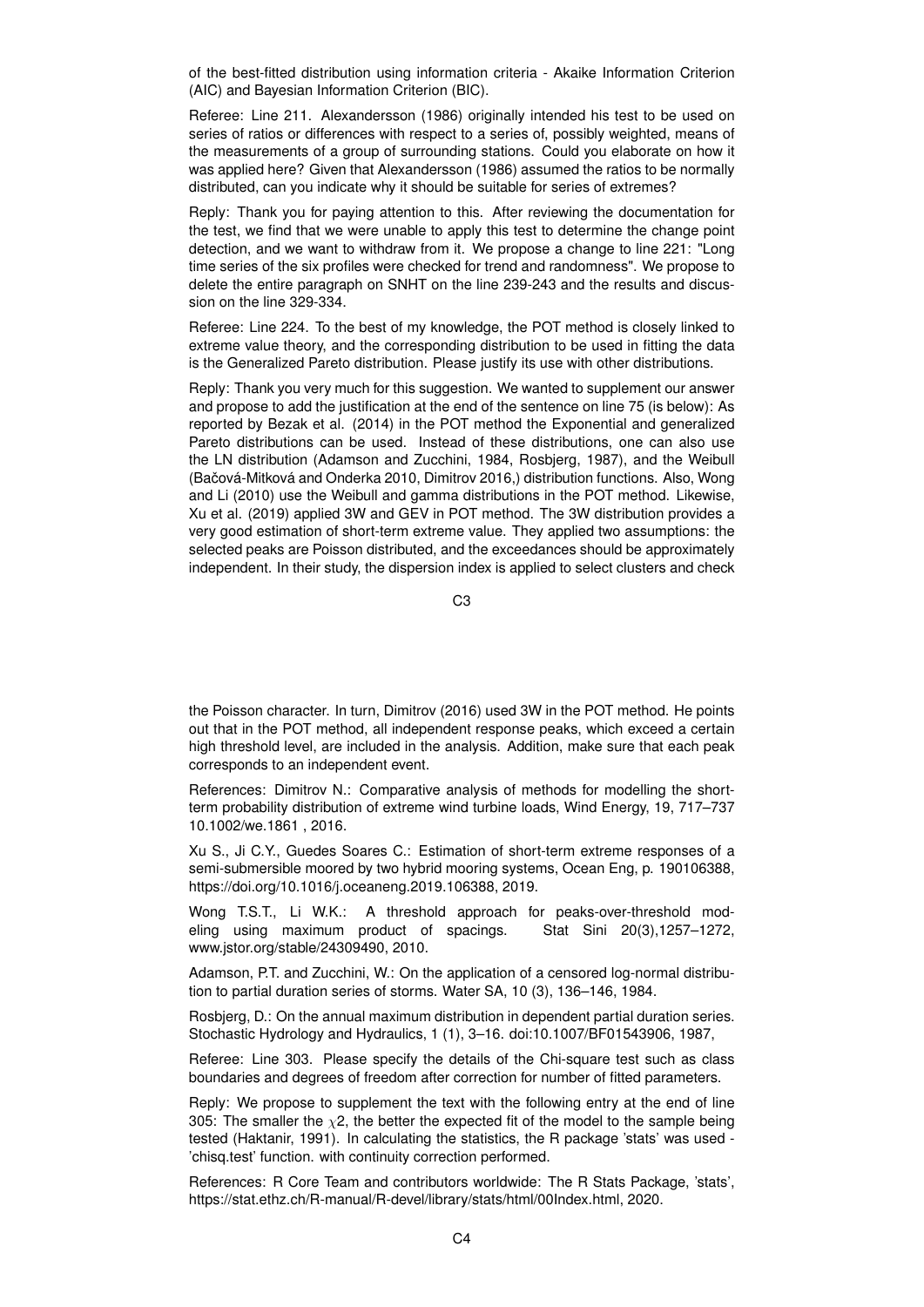Referee: Please indicate how the K-S test statistic was converted to a p-value. Was the limit distribution used?

Reply: In the one-sample two-sided case, exact p-values are obtained as described in Marsaglia, Tsang & Wang (2003). In order to obtain p-value, the gofTest function uses an algorithm written in C. The p-value is an indication of how likely it is to get a specific test statistic value for a random sample from a given distribution. Using the gofTest functions, there was no limit to the use of the distribution. R Package 'EnvStats' was used - gofTest function that calculates statistics and p-value. We propose to supplement the text with the following entry at the end of line 308: In calculating the statistics, the R package 'stats' was used - 'chisq.test' function. with continuity correction performed.

Referee: Please explicitly state how a correction was made for the number of parameters being fitted because the standard KS test statistic distribution does not apply when comparing an empirical distribution for given data to a distribution fitted to the same data.

Reply: The K-S statistic (Dmax) was calculated using the 'gof.Test' function and a pvalue was obtained for each tested distribution. The p-value was calculated only if the data follow a specified distribution.

Referee: Line 425-438. It is customary to look not only at goodness of fit but also at the number of parameters when selecting a distribution. This is done to avoid rewarding the overfitting of data. I feel this should be added to your analysis. Especially because in a combination of POT and GGEV there are actually five parameters being chosen.

Reply: In the methods, we showed which distributions have as many parameters. Afterwards, in the results in Figure 4 (a) we showed the sample sizes, and in Figure 4 (b) the threshold sizes in the POT method. We have a lot of results that we did not include in the article. Please specify more precisely what we could include?

C5

Referee: Line 429. The purpose of both tests in your paper is not to simply reject the null hypothesis, but to reject the null hypothesis when the alternate hypothesis is true. In that case the power of the test should be examined, not the number of combinations of distribution and fitting method it rejects. The number of rejected combinations of distribution and fitting method includes type one errors. Please clarify your meaning.

Reply: We agree with the Referee. Therefore, we propose to delete the second conclusion from line 429.

STYLE

Referee: Abstract line 3: I think "with a change-point" should be "without a changepoint".

Reply: We agree with the Referee. We propose to correct the sentence: However, in order to use distributions, the data must be random, without a change-point and should not have a trend.

Referee: Abstract line 28: "a GGEV water reservoir". What is a GGEV water reservoir?

Reply: We agree with the Referee. We propose to correct the sentence: This distribution turned out to be the best fit especially for the sample whose independence is affected by the presence of a water reservoir.

Referee: Line 34. Is a new paragraph here necessary? It seems a continuation of the previous lines.

Reply: We agree with the Referee.

Referee: Line 38-45. "During ... (Pollert, 45 2006)." This seems a series of disconnected sentences, please consider rewriting.

Reply: We agree with the Referee. We propose to correct the sentence: Many floods of different intensity and extent took place on the Oder and its tributaries in the 20th century and in the beginning of the 21st century (Dubicki et al., 2005). The flood that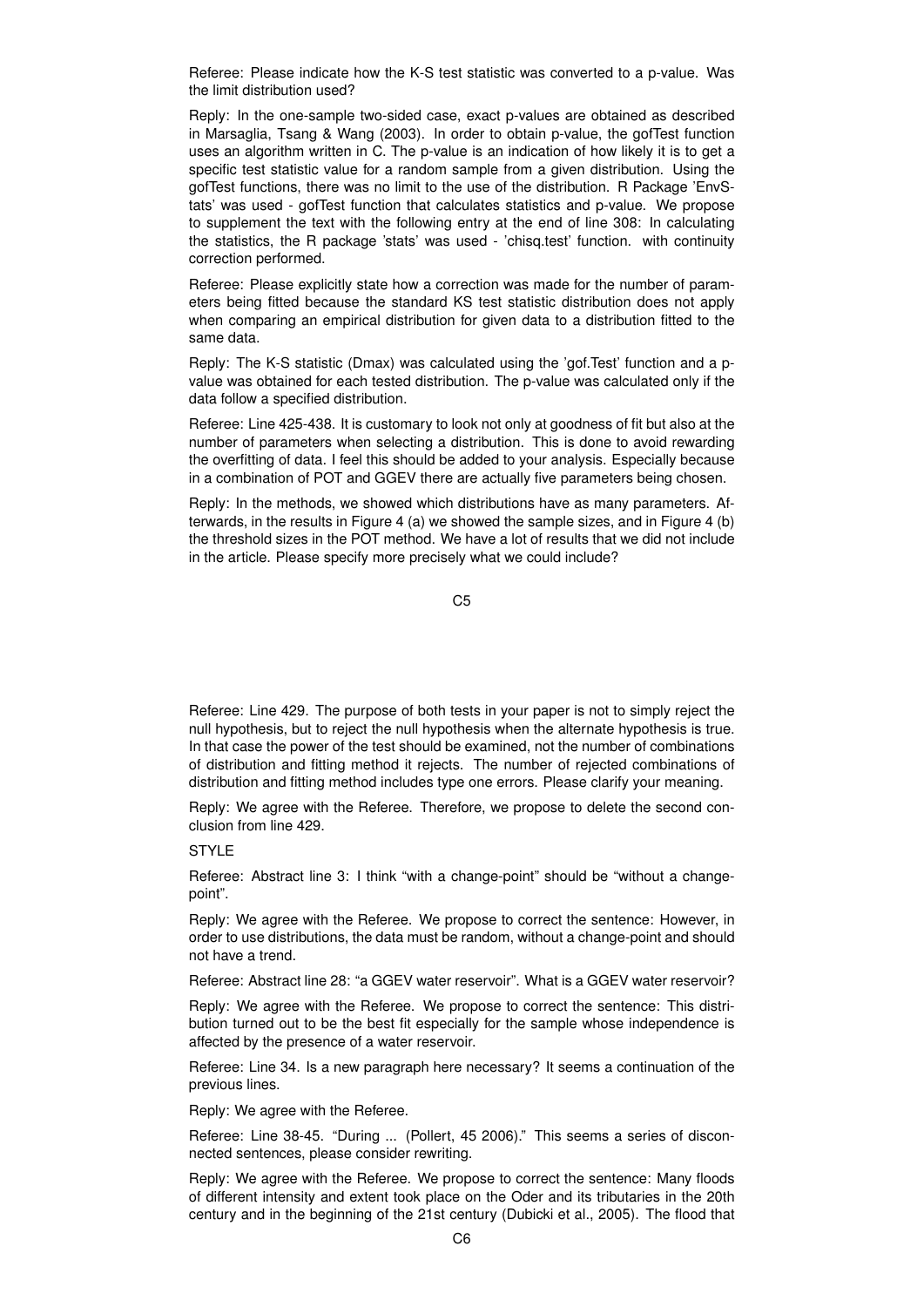occurred in Poland in the Oder and the Vistula basins in the summer 1997 caused 54 fatalities and material losses estimated at billions of USD (Kundzewicz et al., 1999). Afterwards extreme fluvial flooding took place in many parts of the Czech Republic in August 2002. This flood overwhelmed most of existing flood protection systems and caused damage exceeding EUR 3 billion (Holick $\tilde{A}$  and  $S\tilde{A}$  kora, 2010).

We propose to delete some of the text that begins with the sentence "During the catastrophic flood ..." on line 38 up to the end of line 45.

Referee: Line 59, 60. "Therefore ...". The preceding part of this paragraph states the importance of time series analysis and the study of extremes. But in this sentence you decide to investigate rivers that are important to the water management of the Upper Oder basin, seemingly unconnected to the preceding part of the paragraph. So why use "therefore"?

Reply: We agree with the Referee. We propose to correct the sentence: Therefore, we decided that our research would be carried out on rivers, whose proper use has a significant impact on water management and which play an important role in designing hydrotechnical structures of the Upper Oder basin.

Referee: Line 70 "analyzes" should be "analyses".

Reply: We agree with the Referee. We propose to correct the sentence: Long time observation series were processed using the Flood Frequency Analysis (FFA), so that the distribution analyses could be carried out later.

Referee: Line 72. "FFA is also used to fit a probability distribution to an empirical distribution function ... ." As far as I know, flood frequency analysis is the process of studying past floods. Fitting a distribution to an empirical distribution function can be part of that process, but I do not see how a generic process can be used to do distribution fitting. Please clarify what you mean by FFA.

Reply: The authors meant: FFA is also used to fit a probability distribution to a given

C<sub>7</sub>

maximum flow series dataset in order to estimate the annual exceedance probability for a given flood flow. We propose to correct the sentence: Long time observation series were processed using the Flood Frequency Analysis (FFA), so that the distribution analyzes could be carried out later. FFA is often adopted to investigate the relationships between flood magnitude and the corresponding frequency of occurrence (Gharib et al., 2017). FFA is also used to fit a probability distribution to a given maximum flow series dataset in order to estimate the annual exceedance probability for a given flood discharge (Rahman et al., 2015; Haktanir, 1991; Lang et al., 1999; Silva et al., 2012; Yadav and Pande, 1998).

Referee: Line 75-80. "In time series modeling ...". Jump to a new topic (independence, trends, etc.); please improve coherence.

Reply: We agree with the Referee. We would like to give it from a new paragraph.

Referee: Line 81-109. New topic (choice of distribution); please link it to preceding material.

Reply: We agree with the Referee. We suggest adding a sentence: In turn, Barets (1982) reports that testing of sample randomness is of fundamental importance in statistics. In the estimation of the distribution of AM and POT method's, it is a generally accepted assumption that the sequence of observations is the independent and identically distributed (Gharib et al., 2017, Szulczewski and Jakubowski, 2018). Over the past 20 years, research has been conducted on testing various distributions and methods for estimating their parameters have been developed.

Referee: Line 108. It would be nice if a clear motivation for both your choice (three or more parameters) and that of many others (to parameters) was presented. Are there specific disadvantages to three-parameter distributions?

Reply: On lines from 106 to 109 is the information about 3-parameter distributions. Their disadvantage is the difficulty in estimating parameters, as reported by Kidson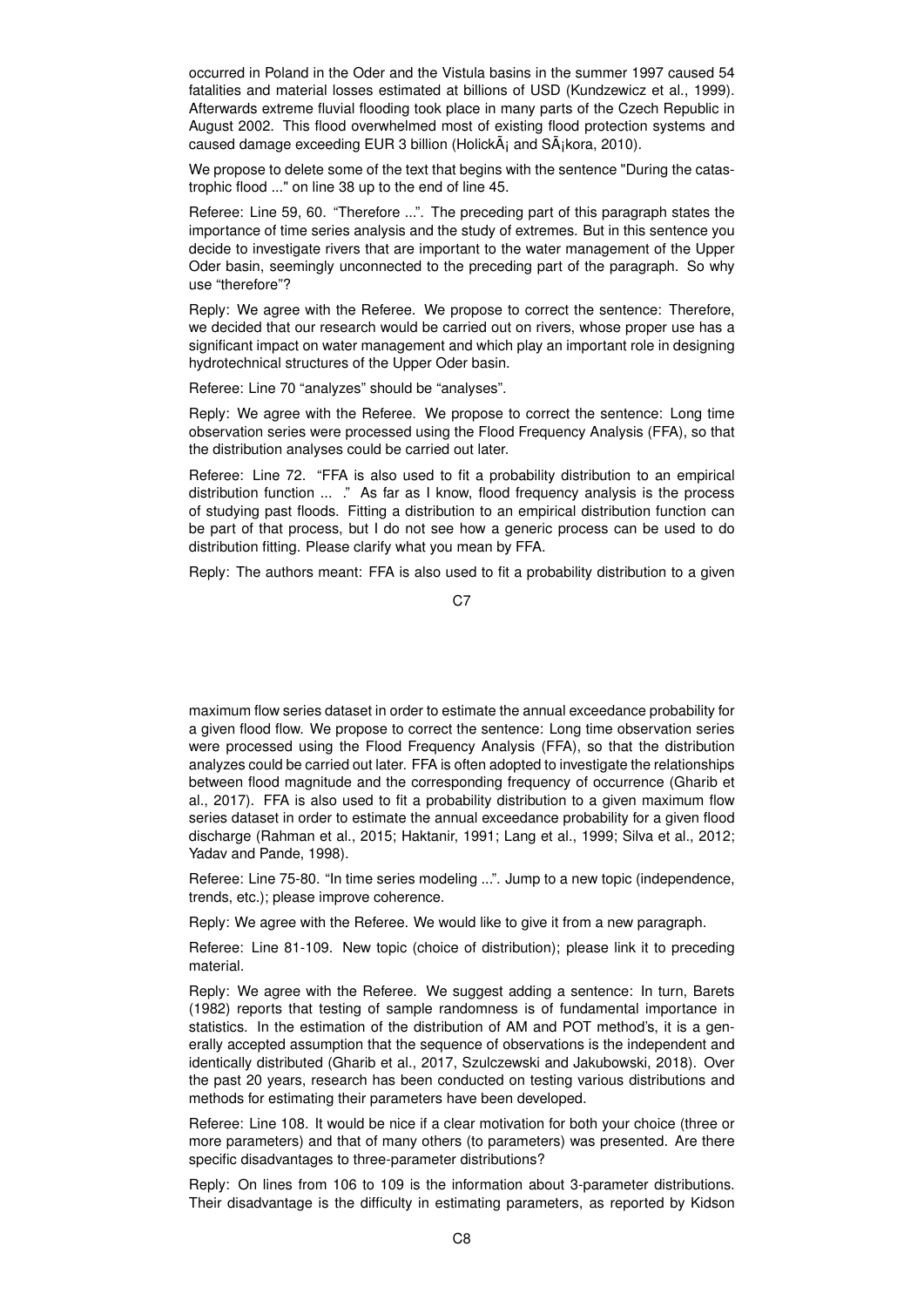and Richards (2005). We also mention this topic in the results and discussions. We suggest leaving it like this.

Referee: Line 110-124. New topic (choice of fitting method); please add introduction linking it to this paper.

Reply: We agree with the Referee. We suggest adding a sentence: The parameters of the probability distributions should be estimated. However, the estimators may not be unique in a given dataset, and thus can provide multiple solutions (Langat et al. 2019).Various methods of estimating distribution parameters have been studied. Different scientists came to different conclusions. For the LN, P3 and GEV the Maximum Likelihood Estimator (MLE) is recommended (Szulczewski and Jakubowski, 2018), whereas the L-moments method was used for the GEV, LN3, P3, GLO, KAP and WAK (Cassalho et al., 2018).

Referee: Line 125-144. New topic; please link it to preceding material.

Reply: We agree with the Referee. We propose to correct the sentence: The distribution parameters are estimated based on the maximum annual series (Cassalho et al., 2018). However, factors such as anthropogenic impact, climate change or spatial distribution of precipitation generate changes in the frequency of observed floods.

Referee: Line 145-156. New topic; please link it to preceding material.

Reply: Proponujemy dodanie krótkiego wstÄŹpu i rozpoczÄŹcie zdania od nowego akapitu: We suggest adding a short introduction and starting the sentence with a new paragraph: In turn, according to Otiniano et al. (2019), new extensions of two - and three-parameter distributions were created, which may constitute a new class of distributions.

Referee: Line 160. "Additionally the GGEV distribution is the best suited empirical distribution irrespective of sample independence". The GGEV is not an empirical distribution. The empirical distribution is a clearly defined concept in statistics. Do you

 $C9$ 

mean the GGEV fits the data best? Are you drawing a conclusion in the introduction?

Reply: Thank you for this suggestion. This is not a conclusion, but it is a second hypothesis. The sentence on line 160 should read: Additionally the GGEV distribution is the best suited to the empirical distribution irrespective of sample independence.

Referee: Line 165. There is a part of a sentence missing between "The catchments of these last two rivers are" and "The Budkowiczanka River is 56.5 km long."

Reply: We agree with the Referee. The sentence "The catchments of these last two rivers are" will be deleted.

Referee: Line 170. "MM" in "80.04 MM m3" should be "M", but even then it is not correct as ISO prefixes bind closely to the unit, so 1000000m3 = 1hm3. Reply: We agree with the Referee. We propose to correct the units in this sentence.

Referee: Line 175. Gruss et al (2019) place the source of the Widawa at 109.02 km of the river's course. How does that relate to the length of 114.6 km mentioned here?

Reply: Kilometres are correct. The total length of the watercourse is 114.6 km. The Widawa river is of the second order, therefore kilometre 0 is in the mouth of the river and grows in the opposite direction to the river. It results from the hydrographic division of Poland.

Referee: Line 179. Sentence ends with "a Normal Pool Capacity of 1 MM cm3 "; I expect this should be 1 hm3 .

Reply: We agree with the Referee. We propose to correct the units in this sentence.

Referee: Line 187-193. Should most of this not be in the introduction?

Reply: We agree with the Referee. We suggest moving the sentence starting on line 189 to the end of the sentence from line 75. According to Bačová-Mitková and Onderka (2010), Bezak et al. (2014), Gharib et al. (2017), Langbein (1949), Lang et al. (1999), Kundzewicz et al. (2005), Svensson et al. (2005) the AM method is the most common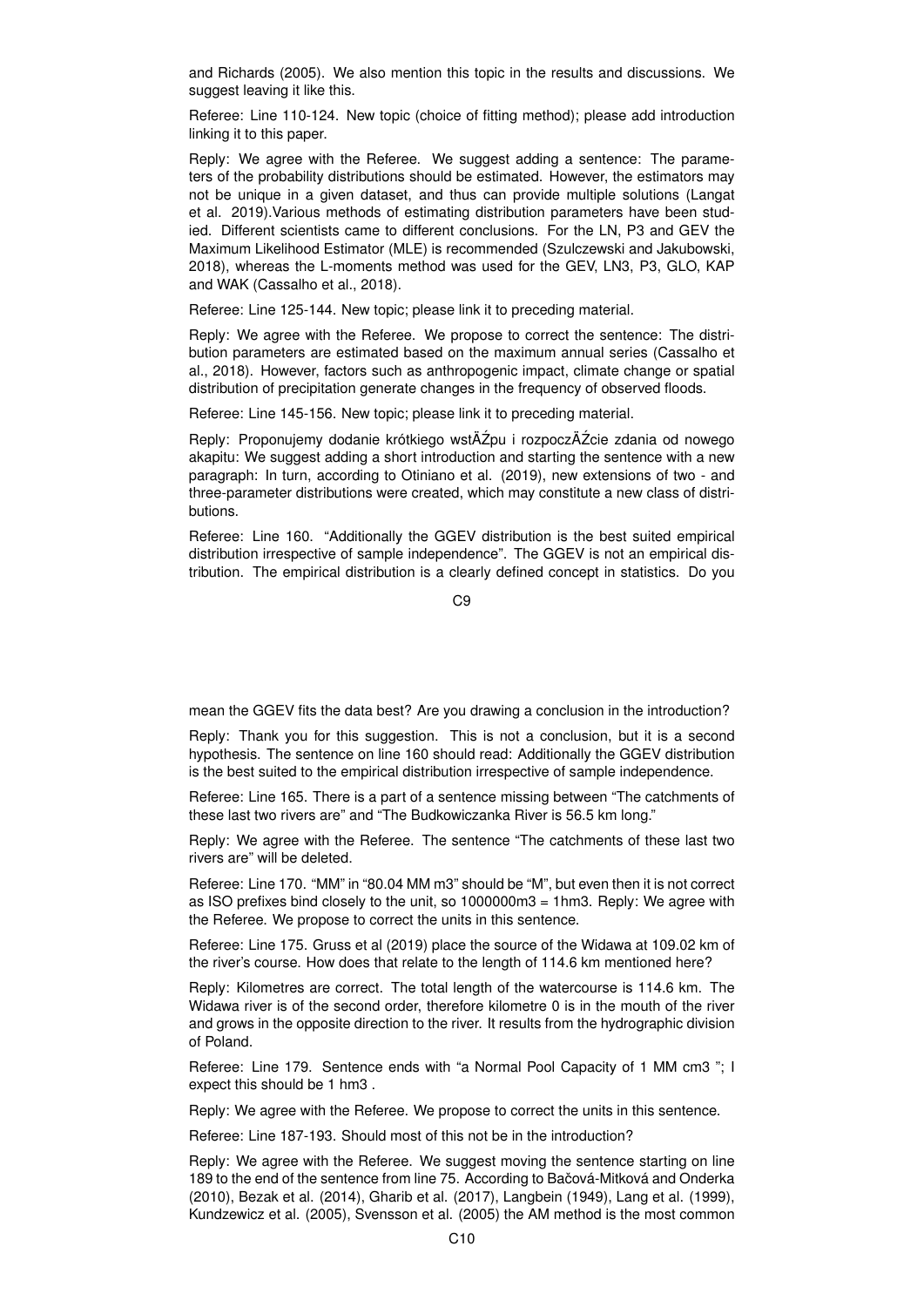because it samples only one extreme event per year. The POT includes all peaks above a certain flow value (the threshold) (Bezak et al., 2014; Gharib et al., 2017; Kundzewicz et al., 2005; Svensson et al., 2005).

Referee: Line 201. "and change point detection" should be "and the presence of change points". Reply: We would like to remove this phrase. We have included this in response to general comments.

Referee: Line 211. "used to analyze the change-point". Phrasing seems to assume there is a change point; do you mean: "used to check for the presence of a change point" ?

Reply: We also suggest removing this phrase. We have included this in response to general comments.

Referee: Line 247. What is meant here by "verified"?

Reply: We agree with the Referee. We wanted to write that we used the GGEV distribution. We propose to change this word: Moreover, the authors used a four-parameter distribution called Dual Gamma Generalized Extreme Value Distribution (GGEV) described by Nascimento et al. (2016).

Referee: Line 255. The term "empirical input moments" is not in use as far as I know; please write "empirical moments" instead.

Reply: We agree with the Referee. We propose to correct the sentence: The Method of Moments is based on the empirical moments such as: mean, variance, skewness and kurtosis of the sample data.

Referee: Line 257. "The probability of this sample must be maximal, because the sample observed comes from many other possible samples (Haktanir, 2009)." Please either remove this sentence or replace it by a longer explanation. As it stands, it does not help the reader to understand the method.

C11

Reply: We agree with the Referee. We propose to delete this sentence:

Referee: Line 260. "In the gamma distribution developed by Becker and Klößner (2017), ... ". Becker and Klößner (2017) did not develop the Gamma distribution but a package for the Pearson distribution system. Moreover, the Pearson III distribution has three parameters and is therefore not usually referred to as "the" Gamma distribution which traditionally has two parameters.

Reply: We agree with the Referee. We propose to correct the sentence: In the DS Packages developed by Becker and Klößner (2017), the 3P3 distribution allows negative scale parameters to allow for negative skewness.

Referee: Line 302. "The Chi-squared Test (q2), Kolmogorov-Smirnov (K-S), and the Mean absolute relative error (MARE) tests were widely used to indicate the adequacy of the distribution functions being tested". Meaning of "widely used" in this sentence is unclear. Do you mean in the literature, in practice, in this paper?

Reply: The authors meant literature. We propose to complete the sentence:

The Kolmogorov-Smirnov (K-S) (Haktanir, 1991), the Chi-squared Test  $(x2)$  (Haktanir, 1991, Langat et al., 2019, Mamman et al, 2017, Zhang, 2007), and the Mean absolute relative error (MARE) tests were widely used to indicate the adequacy of the distribution functions being tested (Szulczewski and Jakubowski, 2018).

Referee: Line 316. "The MK test showed no trends neither in the AM method (except for the O sample) nor in POT (except for samples BB and O). " This means the MK test showed trends in both methods. I assume you meant: "The MK test showed trends neither for the AM values (except for the O sample) nor for POT (except for samples BB and O). "

Reply: We agree with the Referee. We propose to correct the sentence: The MK test showed trends neither for the AM values (except for the O sample) nor for POT (except for samples BB and O).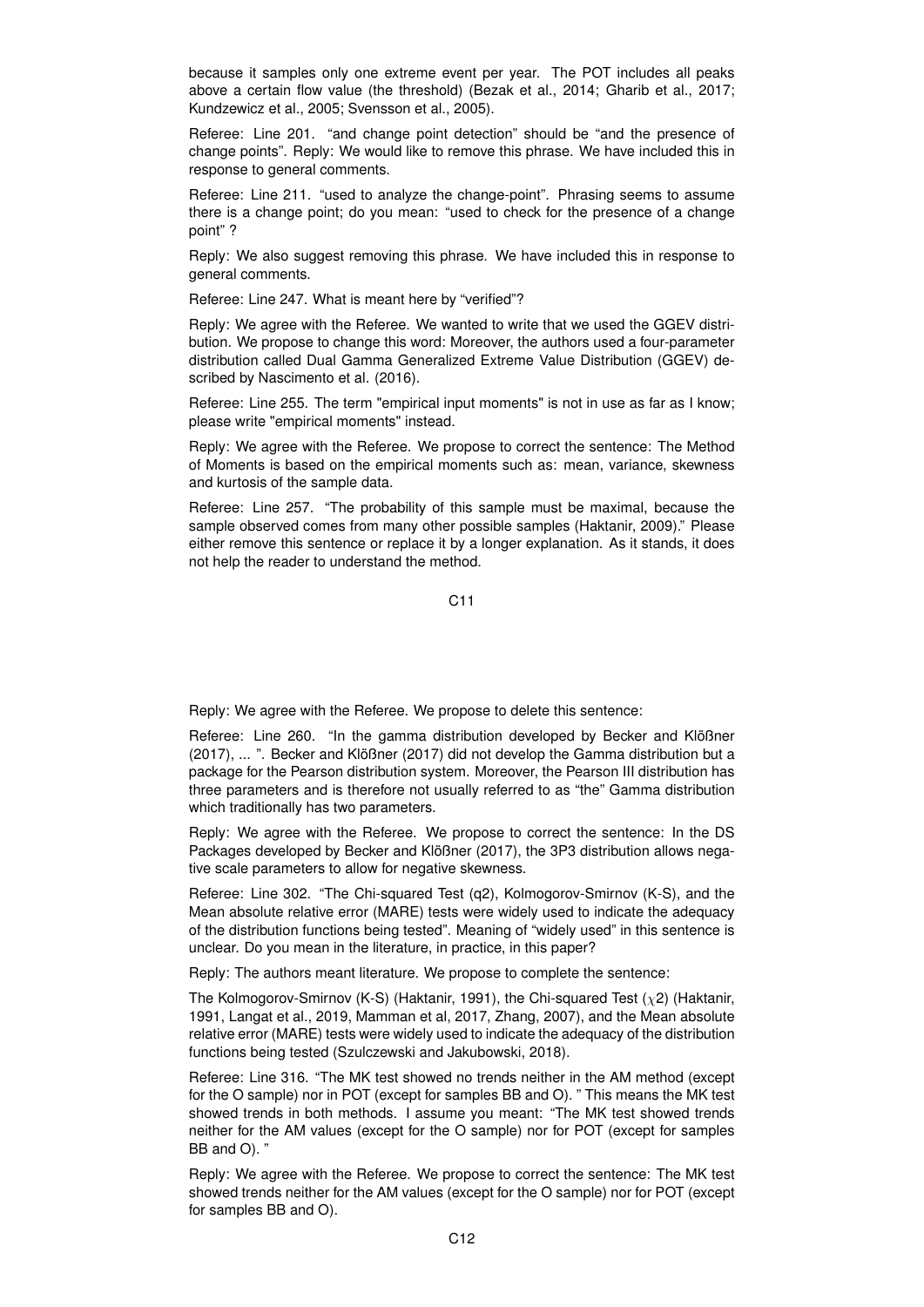Referee: Line 320. "Also, based on the test result, which was not statistically significant (5%) Cassalho et al. (2018) rejected 7 out of 113 series for the Rio Grande do Sul in Brazil." Too brief, please rewrite to make meaning clearer because at the moment it can be misunderstood. Cassalho et al. (2018) state: "Based on the non-parametric Mann-Kendall test, at a significance level of 5%, only 7 out of 113 series (Fig. 2) presented significant monotonic trend, thus, they were not used for the sequence of this study." Thus, 7 series are rejected because for those series the result was statistically significant at a significance level of 5%.

Reply: We agree with the Referee. We propose to correct the sentence: Cassalho et al. (2018) report that based on the MK test, at a significance level of 5%, seven samples from 113 for the Rio Grande do Sul in Brazil presented significant monotonic trend. Thus, these seven series are rejected.

Referee: Line 322. "They also relied on a significance level of 5%. Most samples did not meet this criterion." What is the criterion you refer to? In the reference 3 out of 9 series have p-values below 5%. In your sentence the criterion is: the null hypothesis of no trend is rejected at the 5% significance level. In the present context where the aim is to select series without trend, the term "criterion" might be misinterpreted. Please rewrite this line.

Reply: We agree with the Referee. We propose to correct the sentence: Also, The MK test was used by Młyński et al. (2018) to check the significance of the trend. The study was conducted for the significance level of  $\alpha = 5%$ . The values received from MK test revealed that the trends of annual peak flow, for the investigated periods, in the catchments of the Grajcarek, Wołosaty and Hoczewka streams (the three from 9 investigated streams from the Upper Vistula River basin) were significant.

Referee: Line 324. "Test B showed that for two samples: MPT and O analyzed in the AM method, the series are not random. Thus, in these cases the H0 hypothesis was rejected." Please make clear what H0 is. Given the context of this paper there are 7

 $C<sub>13</sub>$ 

candidates: a: "There is no trend" b: "The series is random" c: "There is no change point" and their combinations: a and b; a and c; b and c; a,b, and c.

Reply: In subsection 2.2.1. the null and alternative hypotheses were described for each test (MK and B) separately. I used the MK test to check the presence of a trend and the B test to check the randomness of the sample. We propose to merge the paragraphs on lines 202 and 208. The existing paragraphs may have confused the reader into thinking that the hypotheses on line 208 are for all tests in this section. In our opinion, the text should be legible after these changes. However, in the results, the MK and B tests are separated by paragraphs. we would like to remove the SNHT test as it cannot be used for this data. I wanted the tested samples to be verified in terms of trend and randomness, which should raise the level of work.

Referee: Line 327. "Bezak et al. (2014) used the von Neumann's ratio test whose test statistics were compared with a critical value. This test is based on a rank version proposed Bartels (1982) for testing a series for randomness." Why is this sentence here? Should it not be in Section 2.2.1 or in the introduction?

Reply: We agree with the Referee. We propose to remove the sentence from line 328: "This test is based on a rank version proposed Bartels (1982) for testing a series for randomness" and move it to line 217 as follows:

In the Bartels test for randomness (Bartels, 1982), (B) the null hypothesis that the sample is random is tested against the alternative hypothesis that the data is significantly different from random. This test is based on a rank version proposed Bartels (1982) for testing a series for randomness. A two-sided test was performed.

Additionally, we suggest extending the discussion of test B with the sentence on line 327:

Bezak et al. (2014) used von Neumann's ratio test whose to assess the homogeneity of data from the Litija hydrological station on the Sava River. The statistic values received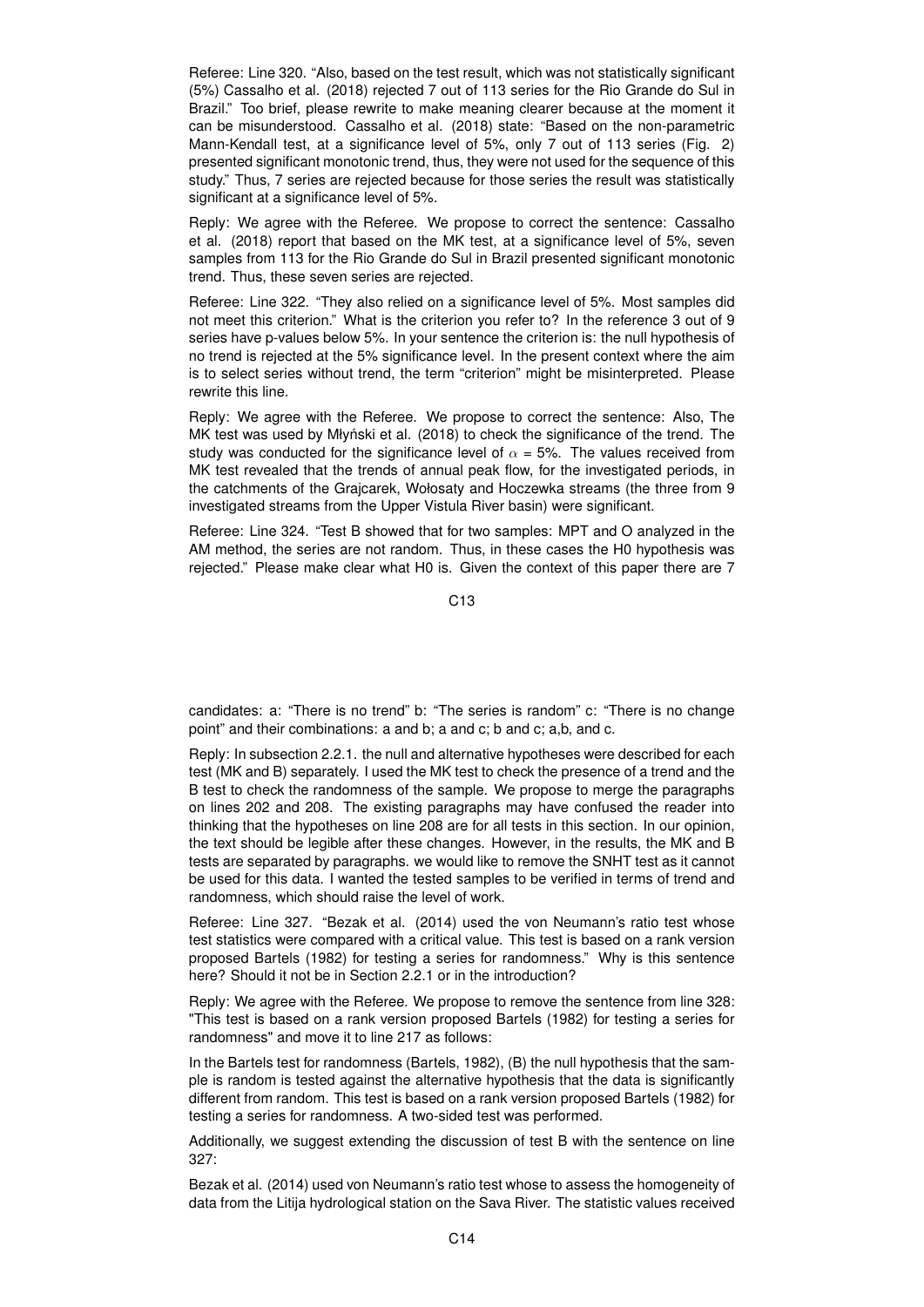from this test were compared with critical values. The test showed that the analysed data are homogeneous for the AM series for the periods 1895–2010, 1895–1952 and 1953–2010.

Referee: Line 348. Typo: "He" should be "he".

Reply: We agree with the Referee. We propose to correct the sentence: Zhang (2007) reports that he studied the GPD distribution using MLE, MM, PWM, likelihood moment estimators (LMEs) estimators.

Referee: Line 349. "He obtained a p-value close to 1 in the K-S goodness-of-fit test for each of the four estimates in the analyzed distribution, which indicates that GPD distribution fits very well with empirical data." The p-value is not a measure of fit; it is an indication of how likely it is to get a specific test statistic value for a random sample from a given distribution. Please emphasize this somewhere in the paper.

Reply: We agree with the reviewer that p-value is an indication of how likely it is to get a specific test statistic value for a random sample from a given distribution. We will insert this comment in the subsection 2.2.1. at the end of the paragraph about K-S test.

Referee: Line 367. "In the case when the value of  $p > 0.05$  for the analyzed distribution, then it showed the lack of the best fit of the empirical distribution with the theoretical distribution." If I read Table 2 in Szulczewski and Jakubowski (2018) correctly, then p < 0.05 leads to rejection of the hypothesis that the sample is from the given distribution; here you state the opposite. Please clarify.

Reply: We agree with the Referee. We propose to correct the discussion from line 366: They stated that the goodness-of-fit hypothesis is rejected for two distributions, for the Oder River in the Trestno (LN, p-value =  $0.026$ ; GEV, p-value =  $0.005$ ) and Korzeńsk profile (P3, p-value =  $0.016$ , LN, p-value =  $0.005$ ) and only the mixed distribution (MIX Gamma + GEV) ensures the best fit.

The sentence: "In the case when the value of  $p > 0.05$  for the analyzed distribution,

C15

then it showed the lack of the best fit of the empirical distribution with the theoretical distribution" will be deleted.

Referee: Line 372. "in the case of the GGEV distribution it is more difficult to work with four parameters trying to adjust this distribution". This is a highly unusual finding; normally, more parameters result in a better fit. Please discuss this some more.

Reply: The parameters of the GGEV distribution are more difficult to estimate than the two-parameter or three-parameter distribution. This is discussed in articles on mixed distributions. Szulczewski and Jakubowski (2018) and Vaidyanathan and Lakshmi (2016) write about it. The number of parameters is important in the chi-square test. Haktanir (2009) states that "the chi-squared value of a three-parameter model can be less than that of a two-parameter model, the probability level of acceptance of the former can be worse than the latter. There does not exist such an" effect of the number of model parameters in the KS GOF test however ". Whereas Wilks (2011) states that if "the parameters have been estimated from the data sample, then the estimating the parameters from the same batch of data used to test the goodness of fit results in the fitted distribution parameters being" tuned "to the data sample. In practice this provision can be a limitation to the use of the KS test, since it is often the correspondence between a fitted distribution and the particular batch of data used to fit it that is of interest ". In turn, for continuous distributions the K-S test usually will be more powerful than the  $\chi$ 2 test and so usually will be preferred (Wilks, 2011).

References: Wilks D.S.: Statistical Methods in the Atmospheric Sciences, 3rd Edition, Academic Press, in International Geophysics, San Diego, Calif, 2011.

Referee: Line 379. chi square symbol is not displayed correctly.

Reply: We agree with the Referee.

Referee: Line 425. "Out of the many methods used for estimating the 3-parameter distributions in accordance with ... the best-fitted parameters were obtained by the